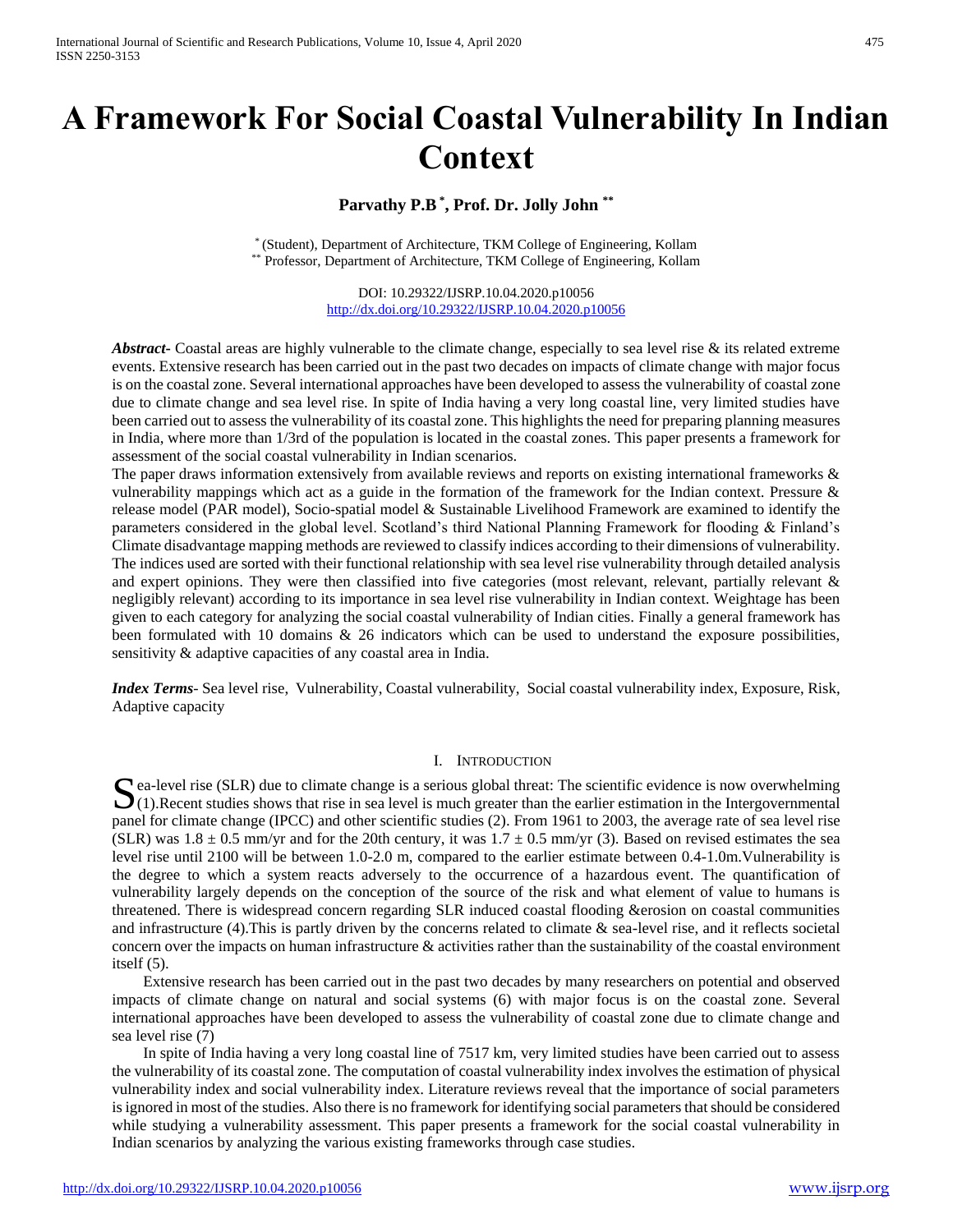## II. METHODOLOGY

 This paper is not a comprehensive literature review; it draws information extensively from available reviews and reports on existing frameworks in international level & vulnerability mappings which act as a guide in the formation of the framework for the Indian context. Initially an extensive literature review was carried out to understand the basic concepts of SLR, factors contributing to SLR, its impacts and coastal vulnerability. Various international & national case studies are reviewed to figure out the selection of parameters in vulnerability studies. Later three existing frameworks were studied and analyzed in order to understand indices considered in the global level. Then classification of indices according to their dimensions of vulnerability was analyzed through international case studies. Finally this paper draws a general framework with indices & their relative importance that can be used for assessment of sea level rise of any coastal area in India.

## III. LITERATURE REVIEW

## 3.1 GENERAL STUDIES

### *(A) Climate change & Sea level rise*

 Climate Change refers to any changes in climatic condition over a period of time (usually 30 years) whether due to natural variability or as a result of human activities that increases the concentration of greenhouses gases (GHG) in the global atmosphere (3). A stronger greenhouse effect will warm the oceans and partially melt glaciers and other ice, increasing sea level. Ocean water also will expand if it warms, contributing further to sea level rise. (3) Thus Sealevel rise is one of the after effects of global warming. The change in sea level (mean sea level) at the coast is defined as the height of the sea with respect to a local land benchmark, averaged over a period of time, such as a month or a year, long enough so that fluctuations caused by waves and tides are largely removed (3).

### *(B) Factors contributing to sea level rise*

Two main factors contribute to Sea level rise are (i) thermal expansion of sea water due to ocean warming  $\&$  (ii) water mass input from land ice melt and land water reservoirs (8). Warming of the ocean has contributed 0.8-1mm/yr of sea-level change during 1901-2010;whereas thermal expansion accounts for about 25% of the observed SLR since 1960 and about 50% from 1993 to 2003. Although not monotonic through time, glacier contribution to SLR from 1993 to 2009 may be  $\sim$ 30% and total land ice mass loss explains  $\sim$ 60% of the rate of SLR. (8)

## *(C) Historic & future SLR*

 Although mean sea level remained nearly stable since the end of the last deglaciation (~3000 years ago), tide gauge measurements available since the late 19th century indicate that sea level has risen by an average of  $1.7 \pm 0.3$ mm/year since 1950 (8). Since the early 1990s, SLR has been routinely measured by high-precision altimeter satellites. From 1993 to 2009, the mean rate of SLR amounts to  $3.3 \pm 0.4$  mm/year.

According to IPCC report, the predicted sea level fluctuation of 21st century gradually increases at the rate of 1-2 mm per year. The projected rise from 1990 to 2100 is 9–88 cm with a mid-estimate of 48 cm. Based on revised estimates the SLR until 2100 will be between 1.0 and 2.0 m, compared with 0.4 and 1.0 m estimated earlier (9).

## *(D) Impact of SLR*

 The immediate physical impacts of sea level rise are submergence, increased flooding of coastal land, as well as saltwater intrusion of surface waters. Long-term effects also occur as the coast adjusts to the new conditions, including increased erosion and saltwater intrusion into groundwater. Coastal wetlands such as saltmarshes and mangroves will also decline. These physical impacts in turn have both direct and indirect socioeconomic impacts, which appear to be overwhelmingly, negative (8).

# *(E) Most vulnerable countries*

 As the magnitude of climate induced SLR increases, the impacts will be more apparent, especially in certain lowelevation coastal zones. *Figure 1* shows the regions vulnerable to coastal flooding due to climate-induced sea-level rise around the world (8).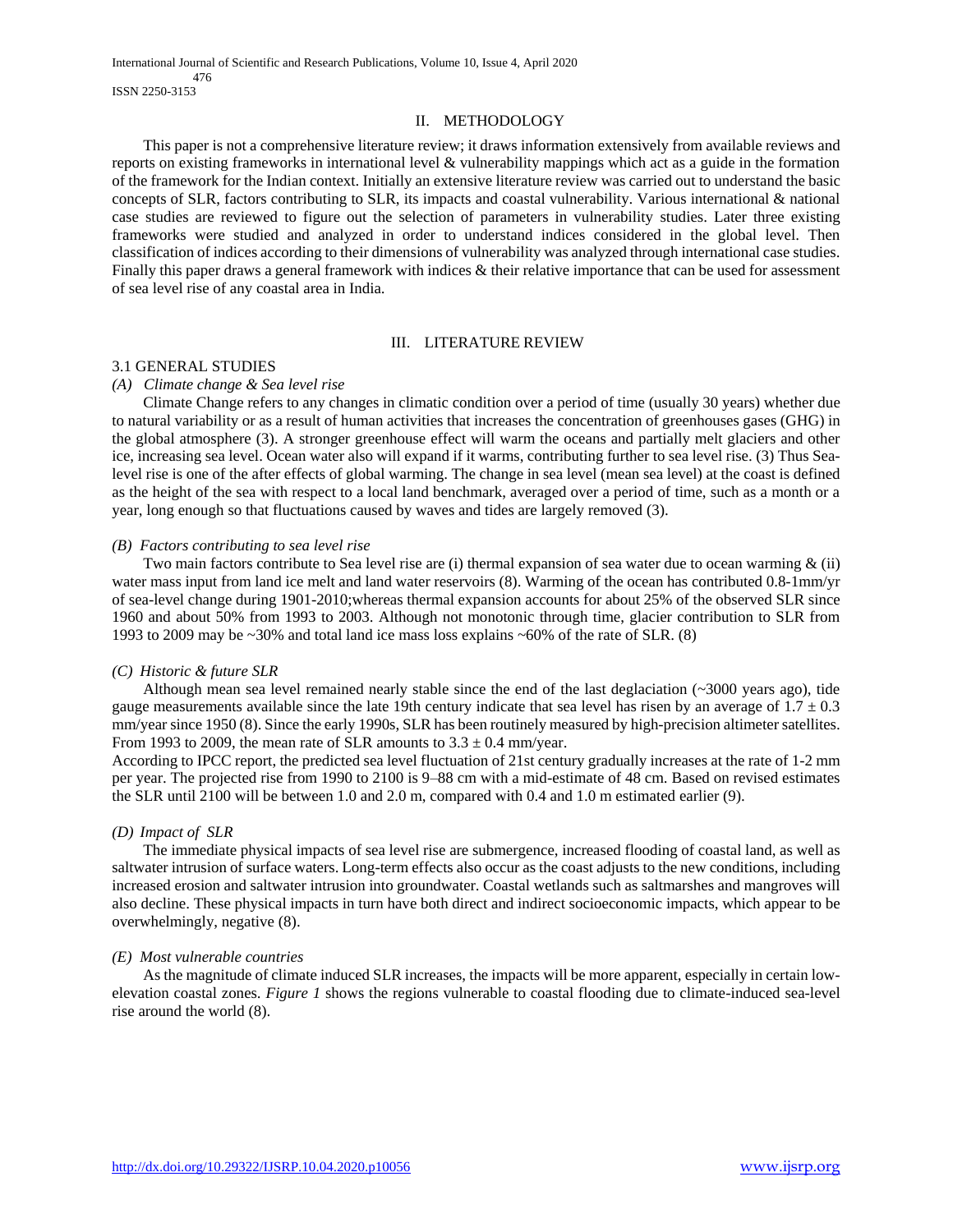International Journal of Scientific and Research Publications, Volume 10, Issue 4, April 2020 477 ISSN 2250-3153



Vulnerable island region Vulnerable coastal area *[ Source : Sea-Level Rise and Its Impact on Coastal Zones ,2010 ]*

 Most countries in South, Southeast, and East Asia appear to be highly threatened because of the widespread occurrence of densely populated deltas, often associated with large growing cities (8). According to the studies, the most significant change estimated was in Asia and particularly in India. As India has a high population density, and a long coastal line, people living in low lying coastal areas will be at a higher risk than earlier estimates. More sophisticated revision of sea level estimates more than 3.5crore population at risk in India. The coastal line along Mumbai to Kolkata and Chennai to central Kerala, along with some parts of Gujarat will face a colossal risk in the next 30 years. (10)

### *(F) Coastal vulnerability*

 The concept of coastal vulnerability is based on human value judgments concerning risk to various elements of natural & human environment from a variety of sources (11). Since vulnerability is affected by a diverse range of parameters, it is common to refer it as 'indices' to express their combined effect (12). Several coastal vulnerability indices have been developed by researchers to assess the vulnerability of sea level rise to human activities and infrastructure (13).

 Although there are different perspectives on the meaning of coastal vulnerability, the main purpose of vulnerability assessment is to provide information to guide the process of adaptation and enhance society's adaptive capacity. A vulnerability index therefore aims to simplify a number of complex and interacting parameters, represented by diverse data types, to a form that is more readily understood and therefore has greater utility as a management tool. There is no 'one size fits all' index of coastal vulnerability' that can be applied at all scales. The components that contribute to vulnerability, the data availability and type, and the utility of an index approach vary with scale & place (14).

# *(G) Coastal vulnerability index (CVI) - components*

 A coastal vulnerability index (CVI) was used to map the relative vulnerability of the different segment of the coast due to sea-level rise. A multi-scale coastal vulnerability index uses a function of the physical nature of the coast (which controls its ability to respond to perturbation), the nature (frequency and magnitude) of the perturbation (the forcing factor) and the degree to which such changes impact on human activities or property (15). Hence computation coastal vulnerability index involves the estimation of physical vulnerability index and social vulnerability index. **Coastal Vulnerability = physical parameters + social parameters**

## *(H) Importance of physical parameters*

 The physical variables can vary according to the selection to the specific target site, taking into account its geographical and morphological peculiarities, especially referring to a low-lying area. Generally, physical variables like tidal range, significant wave height, sea level rise, shoreline change rate, geomorphology, shoreline erosion/accretion, slope and elevation are used as the parameters (15). These parameters are dependent and show the direct impacts or reciprocal feedbacks. For eg: if the slope is low  $\&$  gentle, there is high risk for inundation. Similarly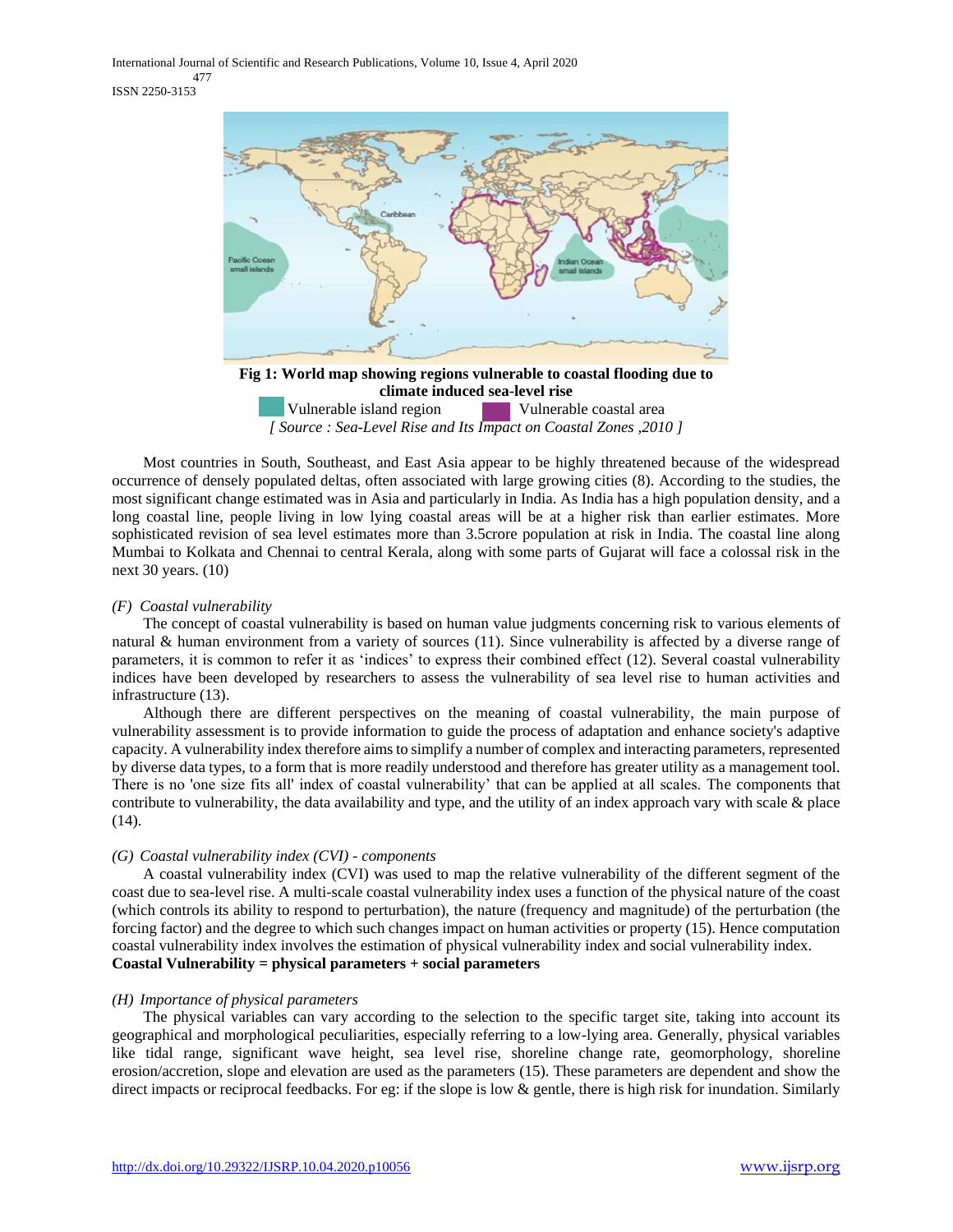International Journal of Scientific and Research Publications, Volume 10, Issue 4, April 2020 478 ISSN 2250-3153

if the shoreline rate change is negative, that is, the shore is eroding, it becomes wider and gentler. Most of the vulnerability studies consider only physical parameters for their calculations.

# *(I) Importance of social parameters*

 As per the reports of AR5 (IPCC, 2014b), the framing of vulnerability has shifted from the former natural science (physical) perspective towards a perspective where vulnerability is defined as a factor determined by the socioeconomic, policy, and environmental context. Though, disasters might be of bio-geophysical origin, the actual impacts of all disasters are concerned with individuals  $\&$  society. Moreover, the capacities of a population to resist  $\&$  recover from impacts are largely determined by their socio-economic factors.

# 3.2 APPROACHES ON COASTAL VULNERABILITY

# *(A) INTERNATIONAL*

 The Coastal Vulnerability Index (CVI) was first developed by Gornitz (13) to climate change, particularly sealevel rise for United States coastal considering inundation, flooding and susceptibility to erosion. Many coastal vulnerability index (CVI) /coastal sensitivity index (CSI) was later developed with modifications to the original. CVI of Gornitz (1989) had included seven physical parameters in the vulnerability analysis along with the two social parameters such as population & population density. In the later studies, researchers began to consider more social parameters since vulnerability is understood in terms of people being vulnerable and so needs socio-economic variable. Location, infrastructure (economic value), institutional setup economic and human are some of the social variables considered in various studies.

Table :1 gives the summary of variables considered in vulnerability assessment from international researchers.

| <b>Referen</b><br>ce                         | Area of<br>study                        | <b>Physical</b><br>variables<br>considered                                                                                                                                      | <b>Social</b><br>variables<br>considered                                                                                                                                                                               | <b>Remarks</b>                                                                                                                   |  |  |
|----------------------------------------------|-----------------------------------------|---------------------------------------------------------------------------------------------------------------------------------------------------------------------------------|------------------------------------------------------------------------------------------------------------------------------------------------------------------------------------------------------------------------|----------------------------------------------------------------------------------------------------------------------------------|--|--|
| Vivien<br>Gornitz<br>&Kancir<br>uk<br>(1989) | U.S.A                                   | Rock type, Landform, vertical<br>land movement, Shoreline<br>displacement, tidal range,<br>wave height, Shoreline length                                                        | Population & population<br>density                                                                                                                                                                                     | Formed<br>Coastal<br>index<br>vulnerability<br>(CVI)<br>considering inundation,<br>flooding<br>and<br>susceptibility to erosion  |  |  |
| Carter<br>(1990)                             | <b>Ireland</b>                          | Shoreline change, slope, sea<br>level changes, tidal range,<br>wave height                                                                                                      | coastal features, coastal<br>structures, access, land use                                                                                                                                                              | Developed a Sensitivity<br>index                                                                                                 |  |  |
| Yamada<br>K<br>(1995)                        | South<br>Pacific<br>island<br>countries | In the three "hard" systems,<br>one is 'natural environment'<br>In the three "soft" systems,<br>which encompass the less<br>tangible elements. One of<br>them is coastal system | "hard"<br>the<br>three<br>In<br>systems, 2 others<br>are<br>"people, and<br>infrastructure"<br>In the three "soft" systems<br>remaining<br>are<br>institutions, sociocultural<br>factors.<br>and<br>economic<br>system | Approach<br>that<br>uses<br>relative<br>scores<br>to<br>different<br>evaluate<br>adaptation options in a<br>variety of scenarios |  |  |
| J.Shaw<br>(1998)                             | Canada                                  | Tidal level, surges, coastal<br>retreat, rock type, sea level,<br>height,<br>soreline<br>wave<br>displacement rate, erosion rate                                                | Not considered                                                                                                                                                                                                         | Calculated as sensitivity<br>index                                                                                               |  |  |

**(B) Table 1: Summary of International literatures on vulnerability assessment**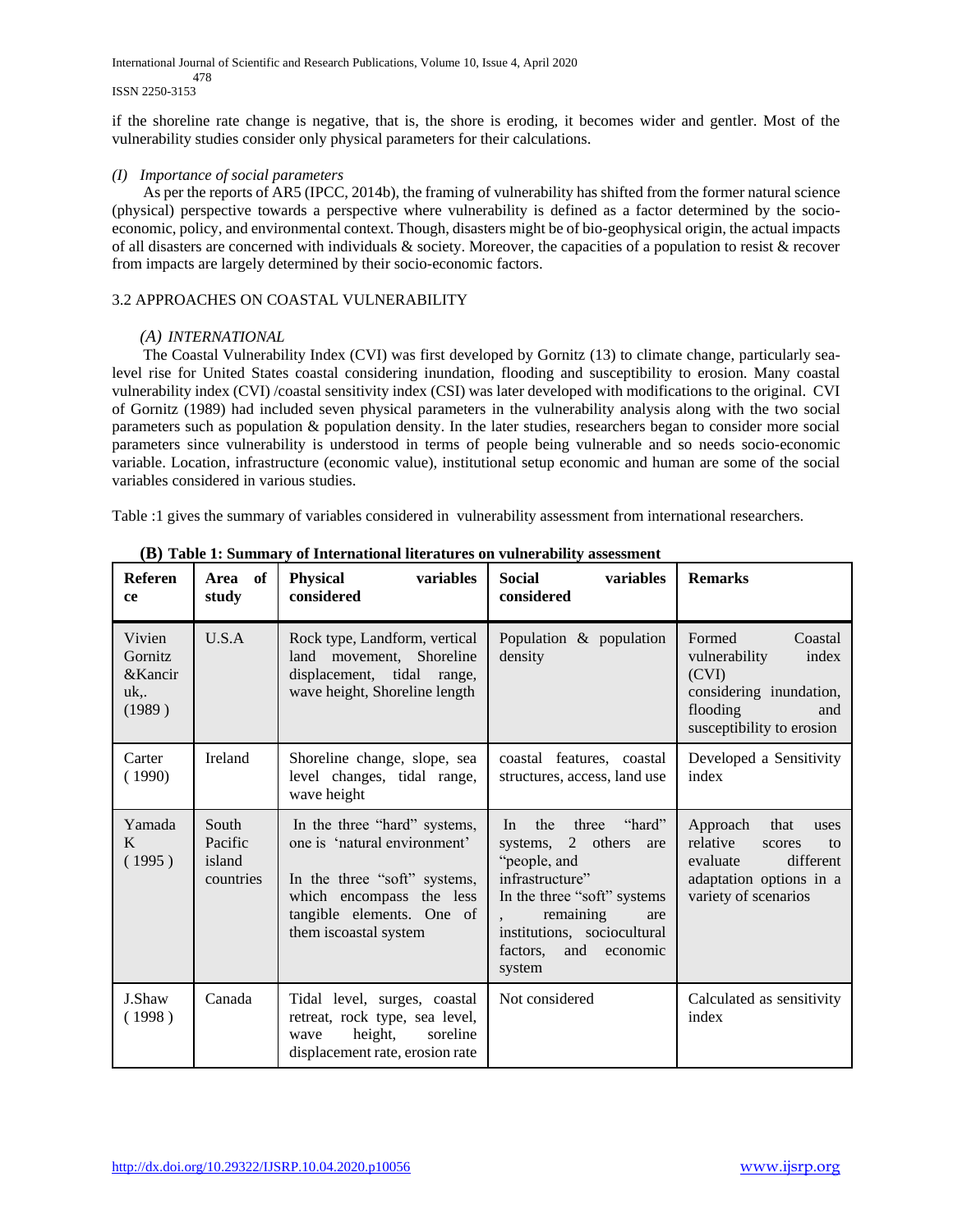International Journal of Scientific and Research Publications, Volume 10, Issue 4, April 2020 479 ISSN 2250-3153

| E.<br>Doukaki<br>2005) | South<br>Greece | subsidence,<br>slope,<br>Coastal<br>displacement,<br>geomorphology, wave height,<br>tidal range | Not considered                                                                | vulnerability<br>Coastal<br>index (CVI)<br>Most vulnerable $-$ river<br>delta & coastal lagoon |
|------------------------|-----------------|-------------------------------------------------------------------------------------------------|-------------------------------------------------------------------------------|------------------------------------------------------------------------------------------------|
| Boruff et<br>al., 2005 | <b>USA</b>      | Not considered                                                                                  | Principal<br>components<br>analysis<br>Census-<br>was<br>derived social data' | Social<br>coastal<br>index<br>vulnerability<br>(SoVI) was calculated                           |

 Development in GIS brought a leap in analysis of vulnerability. A GIS based coastal vulnerability index for wave-induced erosion in Northern Ireland has been developed by McLaughlin et al., (2002) incorporating of socioeconomic variables such as population, cultural heritage, roads, railways, land use, conservation status.

 From these literature reviews it is concluded that the overall vulnerability index constitutes of the sum of three indexes; ie coastal characteristics, coastal forcing and socio-economic factors. Most of the studies had incorporated social indices for the better assessment of vulnerability.

# *(C) NATIONAL*

 The vulnerability of the Indian coastal region to the consequences of the estimated sea level rise has been studied by Indian researchers, considering only physical parameters viz elevation, exposure and slope. The table below shows the variables considered in vulnerability assessment by national researches.

| Reference                   | of<br>Area<br>study                                                                                                                                                            | <b>Physical</b><br>variables<br>considered                                                                                                                                                | <b>Social</b><br>variables | <b>Remarks</b>                                                                                                                                                                                                                                          |
|-----------------------------|--------------------------------------------------------------------------------------------------------------------------------------------------------------------------------|-------------------------------------------------------------------------------------------------------------------------------------------------------------------------------------------|----------------------------|---------------------------------------------------------------------------------------------------------------------------------------------------------------------------------------------------------------------------------------------------------|
| Hegde<br>and<br>Raju, 2007  | Mangalore<br>coast.<br>India.                                                                                                                                                  | Geomorphology,<br>regional<br>coastal slope,<br>shoreline<br>change rates                                                                                                                 | Population.                | Here CVI was an indication of<br>relative vulnerability Mangalore<br>coast to coastal erosion hazards                                                                                                                                                   |
| Rao et al.,<br>2008         | Andhra<br>Pradesh,<br>India                                                                                                                                                    | Geomorphology,<br>coastal<br>slope, shoreline<br>change,<br>tidal<br>mean<br>range,<br>significant wave height                                                                            | Not considered             | CVI was prepared by integrating<br>the differentially weighted rank<br>of the<br>five physical<br>values<br>variables only                                                                                                                              |
| Dwarakish<br>et al., 2009   | Shore-line<br>Udupi<br>change<br>rate,<br>sea-level<br>change<br>coast<br>in<br>rate,<br>Karnataka<br>coastal slope, mean tidal<br>coastal<br>state<br>range,<br>geomorphology |                                                                                                                                                                                           | Not considered             | Six variables are classified under<br>geologic variables &<br>physical<br>variable.<br>Finally<br>inundation<br>mapping is done                                                                                                                         |
| Srinivasa et<br>al., 2010   | Orissa<br>coast.<br>India                                                                                                                                                      | Geomorphology,<br>coastal<br>slope, shoreline<br>change,<br>tidal<br>mean<br>range,<br>significant wave<br>height,<br>sea level change, coastal<br>regional elevation, tsunami<br>run up, | Not considered             | They use 6 basic variables along<br>with additional geologic process<br>variable, i.e., coastal regional<br>elevation & additional<br>physical<br>process variable, i.e., tsunami run-<br>up. Most parameters are dynamic<br>in nature & GIS processed. |
| Arun<br>and<br>Pravin, 2012 | Chennai<br>$\ddot{\phantom{a}}$<br>India                                                                                                                                       | a) Shoreline Change b) Sea<br>Level Change Rate c)<br>Significant Wave Height<br>d) Tidal Range e) Coastal<br>Elevation; f) Near-shore<br>Bathymetry;<br>g)                               | Not considered             | Though the study claims that they<br>have considered socio-economic<br>conditions as additional important<br>variables,<br>quantitative<br>no<br>qualitative<br>data is given<br>to<br>establish that.                                                  |

# **(D) Table:0 Summary of national literatures reviews on vulnerability assessment**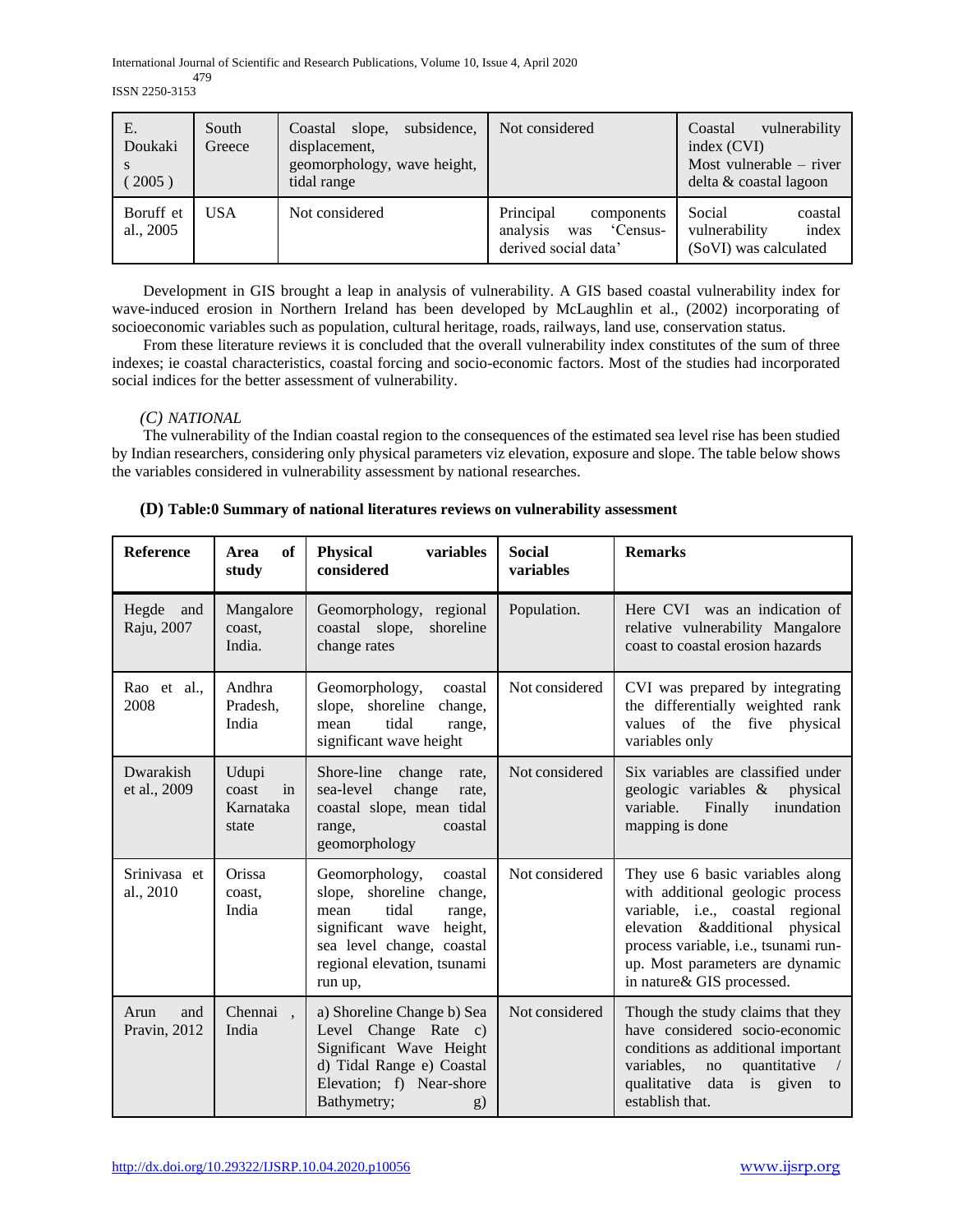|                        |                              | Geomorphology<br>h)<br><b>Extreme Strom Surges</b>                                                                                                                 |                                                                                                        |                                                                                                                                                                                                                                               |
|------------------------|------------------------------|--------------------------------------------------------------------------------------------------------------------------------------------------------------------|--------------------------------------------------------------------------------------------------------|-----------------------------------------------------------------------------------------------------------------------------------------------------------------------------------------------------------------------------------------------|
| Murali et al.,<br>2013 | Puducherr<br>coast.<br>India | physical-geological<br>parameters<br>(slope,<br>geomorphology, elevation,<br>shoreline change, sea level<br>significant<br>wave<br>rise,<br>height and tidal range | population,<br>Land-use/<br>Land-cover<br>(LU/LC),<br>roads<br>and<br>location<br>of<br>tourist places | Tsunami of Dec 2004& Thane<br>cyclone of 2011 caused extensive<br>&<br>economic<br>losses.<br>human<br>Devastation caused by these events<br>highlighted<br>the<br>for<br>need<br>vulnerability<br>with<br>assessment<br>more social variable |

 In the earlier studies of vulnerability assessments, researches were mainly focused on the basic parameters like Shore-line change rate, sea-level change rate, coastal slope, mean tidal range, coastal geomorphology etc. When the researches gets more focused into specific problems like erosion or coastal flooding, more physical or dynamic parameters were added according to the need. Thus coastal elevation, bathymetry, tsunami run up etc gets added. Only after the occurrence of extreme events like tsunami, researchers are highlighting the need for vulnerability assessment with more social variables, since the people & their socio-economic circumstances are the bottom end elements that finally get affected.

 From the national literature reviews is seen that the importance of social parameters are ignored or not considered in studies with emphasis. This may be due to lack of a framework for identifying social parameters that should be considered while studying a vulnerability assessment. Therefore it can be presumed that the vulnerability studies may get biased results without focusing on the actual problems.

# **EXISTING FRAMEWORKS FOR SOCIAL COASTAL VULNRABILITY**

## *(a) Framework 1- PAR Model*

 The pressure and release model (PAR model) is for showing how disasters occur when natural hazards affect vulnerable people. It is a systematic representation of four categories of the factors driving vulnerability. Their vulnerability is rooted in social processes and underlying causes which may ultimately be quite remote from the disaster event itself. (16) The basis for the PAR idea is that a disaster is the intersection of two opposing forces: those processes generating vulnerability on one side, and the natural hazard event on the other. The image resembles a nutcracker, with increasing pressure on people arising from either side – from their vulnerability and from the impact (and severity) of the hazard for those people. The 'release' idea is incorporated to conceptualize the reduction of disaster: to relieve the pressure, vulnerability has to be reduced (16). ( Fig AA-1).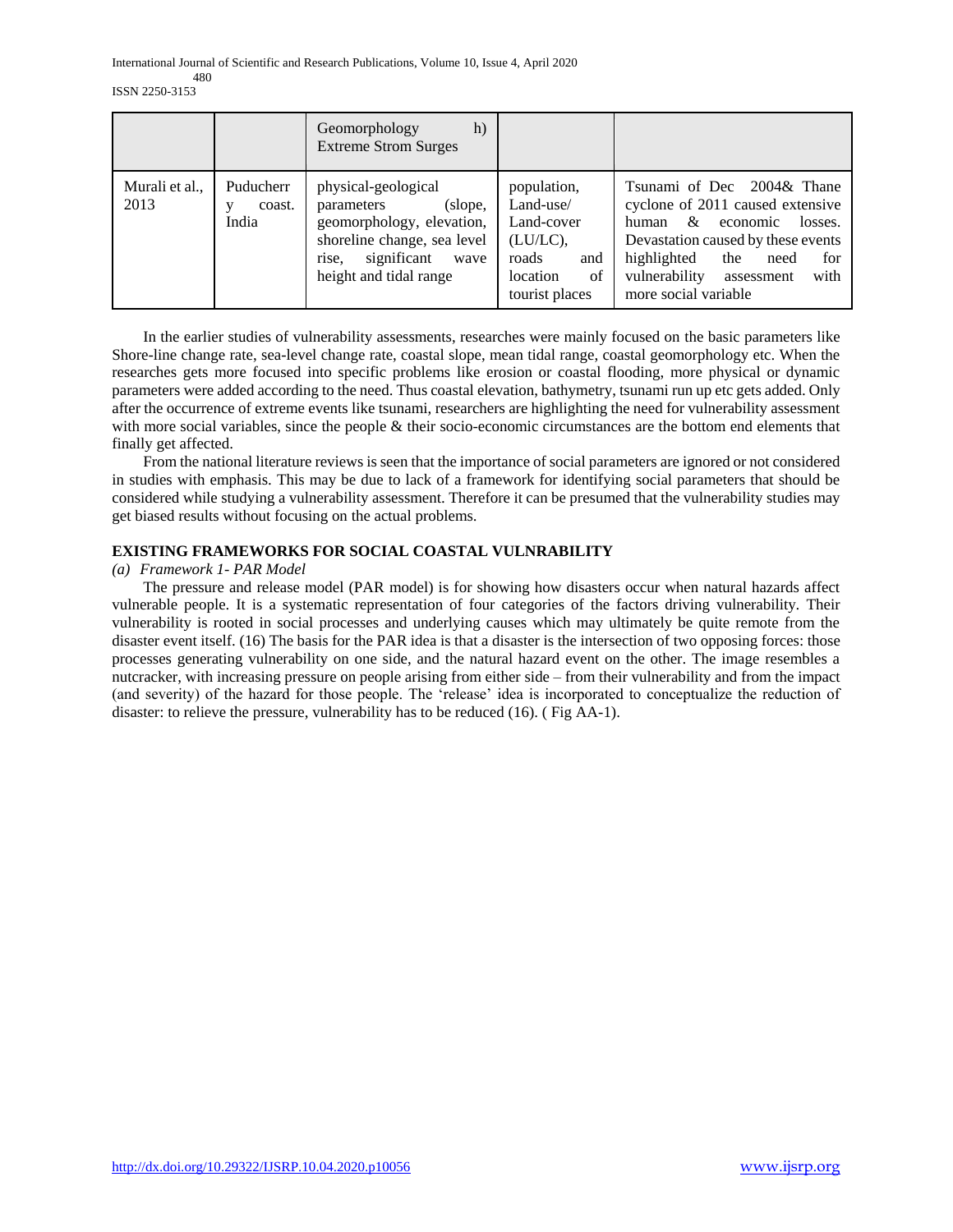International Journal of Scientific and Research Publications, Volume 10, Issue 4, April 2020 481 ISSN 2250-3153



*( Source :* (17) *adapted from: ; Blaikie, P. M. et al., 2003)*

 According to this scheme, drivers of social vulnerability are represented as a gradient of individual characteristics, which range from general systemic issues(distribution of power, and resources in society) to local/regional drivers (including governance, socio-economic situation in the area, and availability of natural resources) to finally socioeconomic, institutional, and physical conditions of the individual's living conditions. These factors can contribute to reducing or increasing climate related vulnerability as much as biophysical climate impacts (18).

## *(b) Framework 2 - Socio-spatial model*

 This framework was developed for a research project funded by the Joseph Rowntree Foundation in the United Kingdom. It is based on the concept of "risk triangle" where climate disadvantage (understood as the degree to which an external event has the potential to convert into losses in human well-being) is realized when vulnerability of communities coincides spatially with the hazard-exposure (19).( fig 3)



**Fig 3 : Conceptual framework of climate disadvantage and vulnerability to climate change** *(Source : (Lindley, 2011))*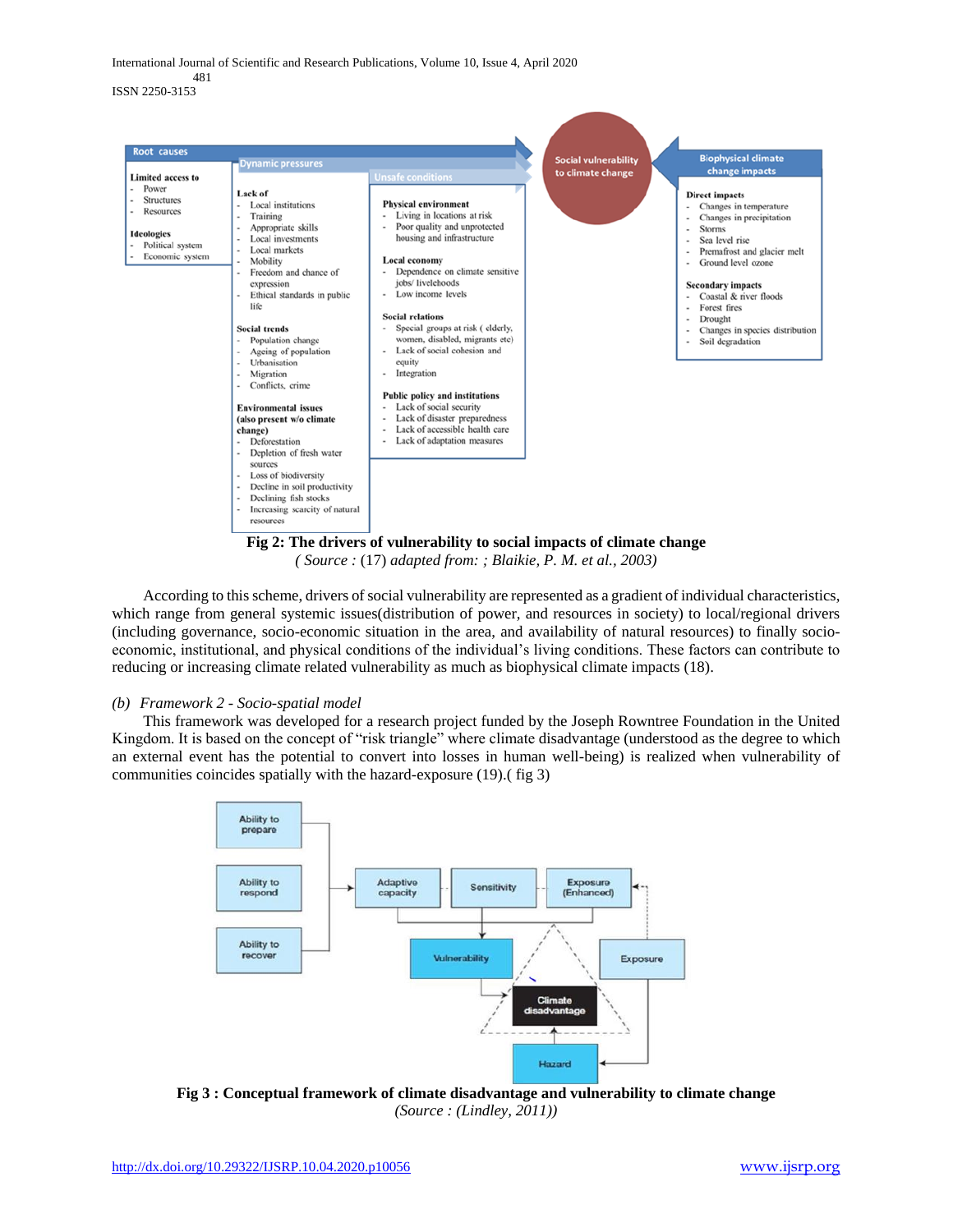International Journal of Scientific and Research Publications, Volume 10, Issue 4, April 2020 482 ISSN 2250-3153

 The concept of vulnerability is disaggregated into sensitivity (personal factors driving vulnerability, such as age and health), enhanced exposure (environmental factors, such as characteristics of housing or presence of green space that can either mitigate or exacerbate climate impacts locally),and adaptive capacity (social factors, such as income level, ability to speak the official language, length of residence in the area). Adaptive capacity in turn is split into the ability to prepare for respond to, and recover after extreme weather events (19). This framework is powerful for urban analysis as it brings together characteristics defining individual land social elements of vulnerability with spatial characteristics that define exposure and enabling features of the environment that promote preparedness, response capacity, and ability to recover.This approach has been used to map and assess climate vulnerability across the United Kingdom (19).

# *(c) Framework 3- 'Sustainable Livelihood Framework'*

 SLF focuses on people, it seeks to gain an accurate and realistic understanding ofpeople's strengths or "capitals" and identifies five types of assets or capitals upon which livelihoods are built, namely:

- human capital (education/health)
- social capital (networks/norms)
- natural capital (land/air/water)
- physical capital (infrastructure/ economy)
- financial capital (savings/income/social support).

 The SLF views vulnerability as the context that frames the external environment in which people exist. This framework mainly deals with 'risk' & 'vulnerability'. Risk is defined as the likelihood of occurrence of (external) shocks and stresses plus their potential severity, whereas vulnerability is the degree of exposure to risk (hazard, shock) and uncertainty, and the capacity of households or individuals to prevent, mitigate, or cope with risk (20).( fig 4).



**Fig 4: Concept of vulnerability and elements defining driving forces.** *Source: IPCC (2014a)*

 The framework is intended to be a tool for planning and management to assess the many factors that influence poverty and how it can be eliminated. It is one of the most widely used livelihoods frameworks in international development practice. These were used in the studies from European context.

 The analysis of the above frameworks related to social vulnerability shows some common traits with regards to specific issues, the most important one being the distinction between different aspects of social vulnerability, i.e. sensitivity, exposure and adaptive capacity. All indices are associated with these aspects. The potentials & problems of an area therefore can be logically assessed when organized in the terms of sensitivity, exposure & adaptive capacity. Moreover it can be seen that varies indices that are globally used in any studies are age, health, income level, institutional set up and housing.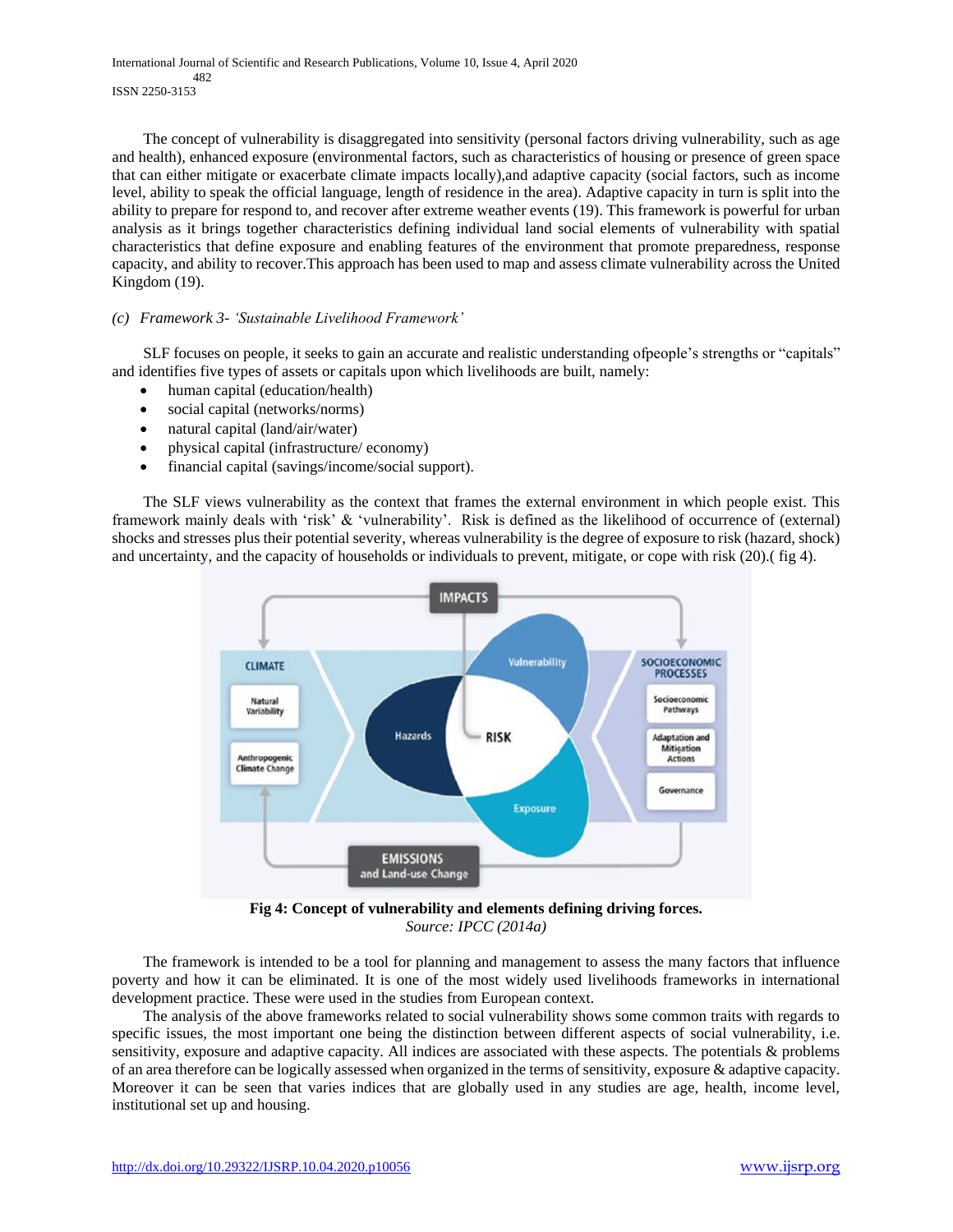# IV. CASE STUDIES

## *(a) Scotland*

 The consequential increase of risk flooding is recognized in Scotland's Third National Planning Framework. As per their studies, by the 2050's, rainfall on the wettest day in winter is projected to change in the range of -5% to 25% across regions in Scotland, under the high emissions scenario, with a central estimate (50% probability) of 10% increase (UK Climate Projections, 2009). So in order to develop policy responses for vulnerable groups, a Mapping Flood Disadvantage Report for Scotland was prepared (21). It was made with 14 domains & 34 indicators. Their dimensions of vulnerability have been marked separately to understand its sensitivities & abilities. The assessment of the levels of social vulnerability has revealed the most vulnerable areas and number of people affected. (Table-3)

# **Table 3: Indicators used in Mapping Flood Disadvantage in Scotland 2015**

|                         |                                                                                                                              | <b>Dimension of</b><br>vulnerability |                    |                    |                    |                   |  |  |
|-------------------------|------------------------------------------------------------------------------------------------------------------------------|--------------------------------------|--------------------|--------------------|--------------------|-------------------|--|--|
| Domain                  | <b>Indicator</b>                                                                                                             | Sensitivity                          | Ability to prepare | Ability to respond | Ability to recover | Enhanced exposure |  |  |
| Age                     | % people under 5 years old                                                                                                   | y                                    |                    |                    |                    |                   |  |  |
|                         | % people over 75 years old                                                                                                   | у                                    |                    |                    |                    |                   |  |  |
| Health                  | % people whose day-to-day activities are limited<br>% households with at least one person with long term<br>limiting illness | y<br>y                               |                    |                    |                    |                   |  |  |
|                         | % people in routine or semi-routine occupations                                                                              |                                      | y                  | y                  | y                  |                   |  |  |
|                         | % of long term unemployed people                                                                                             |                                      | У                  | y                  | У                  |                   |  |  |
|                         | % households with dependent children and no adults in<br>employment                                                          |                                      | у                  | у                  | у                  |                   |  |  |
| Income                  | Number of Income Support claimants                                                                                           |                                      | у                  | У                  | y                  |                   |  |  |
|                         | Number of Job Seeker Allowance claimants                                                                                     |                                      | У                  | у                  | y                  |                   |  |  |
|                         | Number of Pension Credit claimants                                                                                           |                                      | у                  | у                  | y                  |                   |  |  |
|                         | Number of families receiving tax credits                                                                                     |                                      | у                  | У                  | у                  |                   |  |  |
| Information             | % people with <1 year residency in the UK                                                                                    |                                      | y                  | y                  | y                  |                   |  |  |
| use                     | % people who do not speak English well                                                                                       |                                      | у                  | y                  | y                  |                   |  |  |
| Insurance               | % new addresses located in flood risk areas                                                                                  |                                      | y                  | y                  | y                  |                   |  |  |
|                         | Number of historic flood events                                                                                              |                                      | y                  | y                  | y                  |                   |  |  |
| Local                   | % addresses in Flood Warning Target Areas                                                                                    |                                      | у                  | y                  |                    |                   |  |  |
| knowledge               | % new residents (< 1 year) arriving from outside the<br>local area                                                           |                                      | у                  | У                  |                    |                   |  |  |
|                         | % social rented households                                                                                                   |                                      | y                  |                    |                    |                   |  |  |
| Tenure                  | % private rented households                                                                                                  |                                      | у                  |                    |                    |                   |  |  |
|                         | % of Incapacity Benefit/Severe Disablement Allowance<br>claimants                                                            |                                      |                    | У                  | y                  |                   |  |  |
| Mobility                | % people living in medical and care establishments                                                                           |                                      |                    | У                  | y                  |                   |  |  |
|                         | % households with no car or van                                                                                              |                                      |                    | У                  | y                  |                   |  |  |
|                         | % children of primary school age                                                                                             |                                      |                    | У                  | y                  |                   |  |  |
| Social<br>networks      | Number of voluntary organisations focused on local<br>community                                                              |                                      |                    | У                  | y                  |                   |  |  |
|                         | % single pensioner households                                                                                                |                                      |                    | У                  | y                  |                   |  |  |
| Physical                | % people working further than 30km from home                                                                                 |                                      |                    | у                  |                    |                   |  |  |
| access                  | Road density                                                                                                                 |                                      |                    | У                  |                    |                   |  |  |
| Crime                   | Number of domestic breakings                                                                                                 |                                      |                    | У                  |                    |                   |  |  |
| Access to               | Travel time to GP surgery (private transport)                                                                                |                                      |                    |                    | у                  |                   |  |  |
| health services         | Travel time to GP surgery (public transport)                                                                                 |                                      |                    |                    | у                  |                   |  |  |
|                         | % households with the lowest floor level: ground floor                                                                       |                                      |                    |                    |                    | У                 |  |  |
| Housing                 | % households with the lowest floor level: basement or                                                                        |                                      |                    |                    |                    | y                 |  |  |
| characteristics         | semi-basement<br>% caravans or other mobile or temporary structures                                                          |                                      |                    |                    |                    | у                 |  |  |
| Physical<br>environment | % urban land cover                                                                                                           |                                      |                    |                    |                    | y                 |  |  |

*( Source : Kazmierczak et al., 2015 )*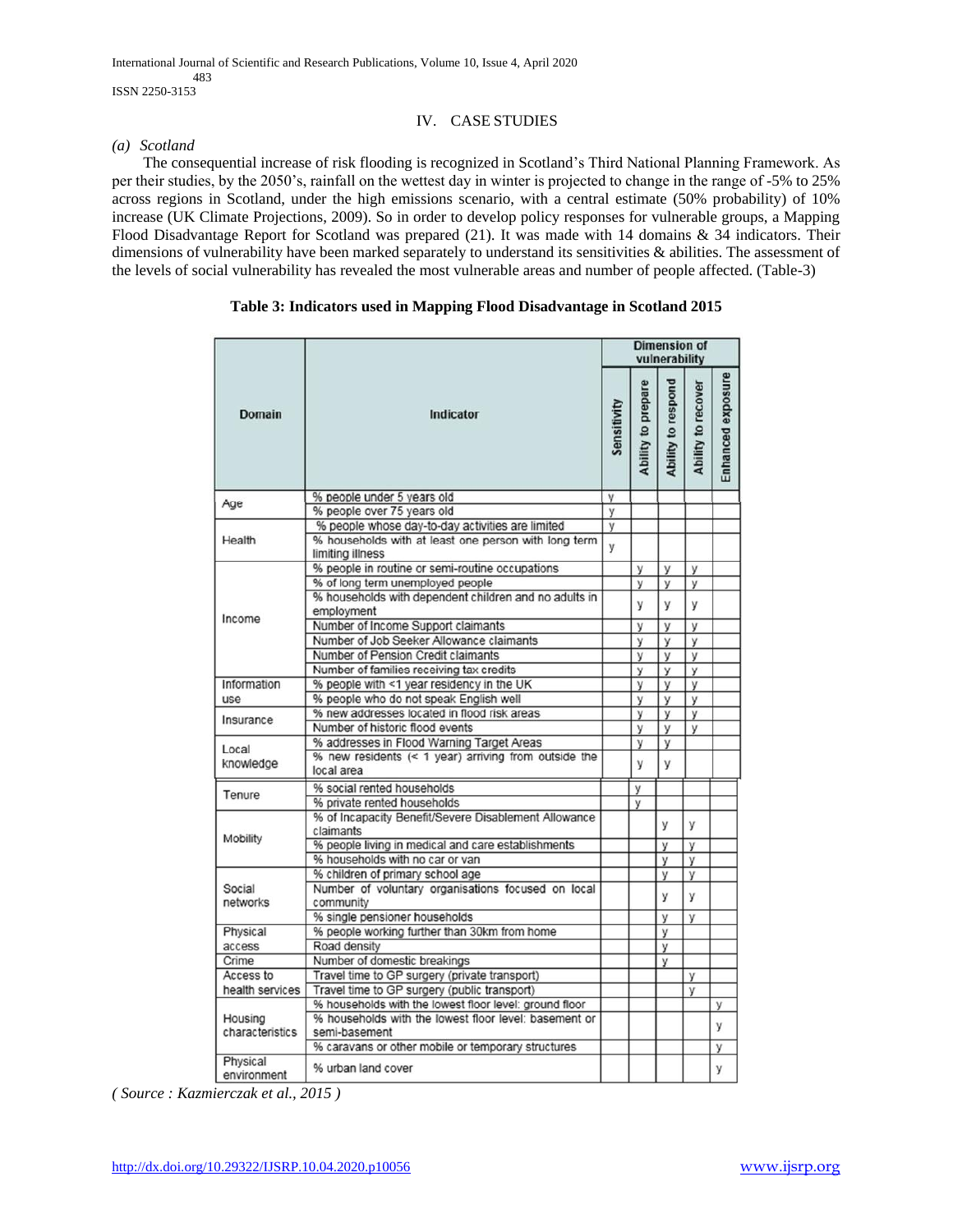International Journal of Scientific and Research Publications, Volume 10, Issue 4, April 2020

 484 ISSN 2250-3153

#### *(b) Finland*

 In 2015, the Helsinki Region Environmental Services Authority (HSY) commissioned a data study and mapping exercise to identify the spatial distribution of social vulnerability to climate change impacts (high temperatures and flooding) in Helsinki Metropolitan Area (22).(Table-4)

# **Table 4: List of indicators used in mapping social vulnerability to climate change in Helsinki Metropolitan Area**

|                   |                                                              |                            | 3                                      | $\overline{a}$                     |             | <b>Dimensions of social</b><br>vulnerability to flooding |                       |                       |                      | <b>Dimensions of social</b><br>vulnerability to heat |                       |                      |
|-------------------|--------------------------------------------------------------|----------------------------|----------------------------------------|------------------------------------|-------------|----------------------------------------------------------|-----------------------|-----------------------|----------------------|------------------------------------------------------|-----------------------|----------------------|
| Code <sup>3</sup> | Indicator                                                    | Aspect of<br>vulnerability | vulnerability<br>Weight in<br>flooding | vulnerability<br>Weight in<br>heat | Sensitivity | Ability to<br>prepare                                    | Ability to<br>respond | Ability to<br>recover | Enhanced<br>exposure | Ability to<br>prepare                                | Ability to<br>respond | Enhanced<br>exposure |
| 1.1               | Location within 1km from a railway station                   | Access                     | 0.25                                   | $\circ$                            |             |                                                          | v                     |                       |                      |                                                      |                       |                      |
| 12                | Accessibility zone                                           | Access                     | 0.25                                   | $\circ$                            |             |                                                          | $\mathsf{v}$          |                       |                      |                                                      |                       |                      |
| i <sub>3</sub>    | Percentage of households with no car                         | Access                     | 0.25                                   | $\circ$                            |             |                                                          | v                     |                       |                      |                                                      |                       |                      |
| 1.4               | Access in case of emergency                                  | Access                     | 0.25                                   | $\circ$                            |             |                                                          | v                     |                       |                      |                                                      |                       |                      |
| 15                | Percentage of people with basic studies                      | Information                | $\mathbf{1}$                           | $\mathbf{1}$                       |             | V.                                                       | v                     | Y                     |                      | v                                                    | Y                     |                      |
| $L_6$             | Percentage of children 0-6 years old                         | Age                        | 0.5                                    | 0.5                                | Y           |                                                          |                       |                       |                      |                                                      |                       |                      |
| 1.7               | Percentage of people over 75 years old                       | Age                        | 0.5                                    | 0.5                                | v           |                                                          |                       |                       |                      |                                                      |                       |                      |
| i 8               | Percentage of unemployed in labour force                     | Income                     | 0.25                                   | 0.25                               |             | y                                                        | v                     | Y                     |                      | v                                                    | Y                     |                      |
| 1.9               | Percentage of economically inactive people in the population | Income                     | 0.25                                   | 0.25                               |             | <b>V</b>                                                 | $\mathbf{v}$          | Y                     |                      | $\overline{\mathsf{v}}$                              | v                     |                      |
| 110               | Percentage of long-term unemployed in the labour force       | Income                     | 0.25                                   | 0.25                               |             | v                                                        | v                     | Y                     |                      | v                                                    | v                     |                      |
| 11                | Median household income                                      | Income                     | 0.25                                   | 0.25                               |             | v                                                        | $\mathbf{v}$          | Y                     |                      | v                                                    | Y                     |                      |
| 112               | Occupancy rate                                               | Overcrowding               | 0.5                                    | $\circ$                            |             |                                                          | v                     | v                     |                      |                                                      |                       |                      |
| 113               | Percentage of households containing 7 or more people         | Overcrowding               | 0.5                                    | $\circ$                            |             |                                                          | ٧                     | y                     |                      |                                                      |                       |                      |
| $i$ 14            | Percentage of dwellings in flats                             | Housing                    | $\circ$                                | 1                                  |             |                                                          |                       |                       |                      |                                                      |                       | Y                    |
| 1.15              | Percentage of water area in the grid cell                    | Physical environment       | $\circ$                                | 0.33                               |             |                                                          |                       |                       |                      |                                                      |                       | Y                    |
| $i$ 16            | Percentage of total green space area in the land area        | Physical environment       | $\vert$ 1                              | $\Omega$                           |             |                                                          |                       |                       | v                    |                                                      |                       |                      |
| 117               | Percentage of low vegetation area in the land area           | Physical environment       | $\circ$                                | 0.33                               |             |                                                          |                       |                       |                      |                                                      |                       | Y                    |
| 118               | Percentage of area covered by trees in land area             | Physical environment       | $\Omega$                               | 0.33                               |             |                                                          |                       |                       |                      |                                                      |                       | Y                    |
| 119               | Percentage of students in the population                     | Social networks            | 0.33                                   | $\circ$                            |             | Y                                                        | v                     | Y                     |                      |                                                      |                       |                      |
| 120               | Percentage of single person households                       | Social networks            | 0.33                                   | 0.5                                |             | y                                                        | v                     | Y                     |                      | v                                                    | v                     |                      |
| 121               | Percentage of school age children in the population          | Social networks            | 0.33                                   | 0.5                                |             | v                                                        | v                     | Y                     |                      | v                                                    | Y                     |                      |
| $i$ 22            | Percentage of rented households                              | Tenure                     | 0.5                                    | 0.5                                |             | v                                                        |                       | v                     |                      | v                                                    |                       |                      |
| $i$ 23            | Percentage of dwellings rented from ARA                      | Tenure                     | 0.5                                    | 0.5                                |             | Y                                                        |                       | v                     |                      | v                                                    |                       |                      |

*(Source: Kazmierczak, 2015)*

 The analysis was based on the approach of Climate Just tool, i.e. a spatial analysis of social vulnerability determined by adaptive capacity (ability to prepare for, respond to and recover after extreme weather events), sensitivity (related to age), and enhanced exposure (type of housing and presence of green space) (18)

 From the analysis of case studies, it is observed that certain indices are common in both the case studies. It is also evident that the selection of indices follows a similar pattern & considers personal factors like age, health, literacy; social factors like population, GDP, road and environmental factors like location &land use.

#### V. INFERENCE

 From the literature study, the indices used in various occasions were understood. The indices were sorted with their functional relationship with sea level rise vulnerability though the expert opinions and detailed analysis. These have been classified into most relevant, relevant, partially relevant, negligibly relevant & not relevant according its importance to SLR vulnerability in Indian context.

 The indicators sorted were also given the weightage based on its importance. The red colour shows highly relevant index in sea level rise studies. The orange colour indicators are relevant & green colour indicators are negligibly relevant. As the number of indicators in the study increases, more precision can be obtained.

Indictors considered in the framework and their domains are listed below: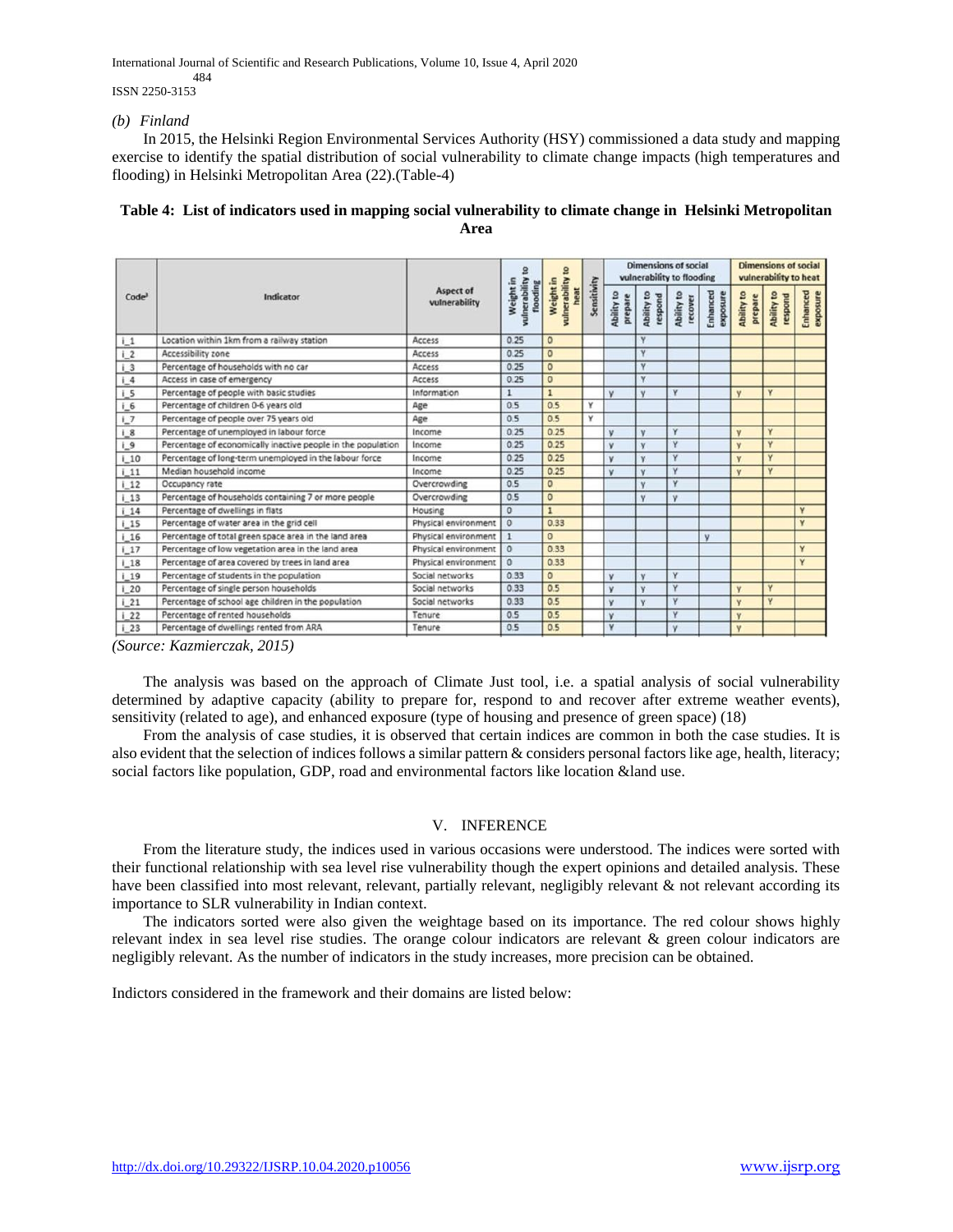International Journal of Scientific and Research Publications, Volume 10, Issue 4, April 2020

 485 ISSN 2250-3153

|                | <b>DOMAIN</b>     | <b>THEIR INDICATORS</b>                                                        |                | <b>DOMAIN</b>                                                          | <b>THEIR INDICATORS</b>                   |
|----------------|-------------------|--------------------------------------------------------------------------------|----------------|------------------------------------------------------------------------|-------------------------------------------|
| $\overline{1}$ | AGE               | <b>a.</b> Percentage people under 5<br>years old                               |                | <b>FINANCIAL</b><br><b>RESOURCE</b>                                    | n. GDP                                    |
|                |                   | <b>b.</b> Percentage people over 65<br>years old                               |                |                                                                        | o. Tourist arrival                        |
| $\mathfrak{D}$ | <b>HEALTH</b>     | c. % households with at least<br>one person with long term<br>limiting illness | $\overline{7}$ | <b>PHYSICAL</b><br><b>ACCESS</b><br>$\&$<br><b>ACCESS</b><br><b>TO</b> | p. Drainage                               |
| 3              | <b>POPULATION</b> | d. Population density                                                          |                | <b>SERVICES</b>                                                        | q. Road density                           |
|                |                   | <b>e.</b> Annual growth of population                                          | 8              | <b>HOUSING</b>                                                         | r. No: of houses in floo<br>exposed areas |
|                |                   | f. Population at a risk due to sea<br>level rise                               |                |                                                                        | s. Legal entitlements                     |
|                |                   | g. % of working population                                                     |                |                                                                        | t. % social rented household              |
|                |                   | <b>h.</b> Migration rate                                                       |                |                                                                        | <b>u.</b> % of slum population            |
| $\overline{4}$ | <b>LITERACY</b>   | <i>i.</i> Literacy rate                                                        | 9              | <b>LOCATION</b>                                                        | v. Proximity of CBD to sea                |
| 5              | <b>INCOME</b>     | j. Unemployment rate                                                           | 10             | <b>ENVIRON-</b>                                                        | w. Change in Land use                     |
|                |                   | $\sigma$<br>Proportion<br>alone-<br>k.                                         |                | <b>MENT</b>                                                            | x. % of urban area                        |
|                |                   | pensioners in household                                                        |                |                                                                        |                                           |
| 6              | <b>FINANCIAL</b>  | <b>l.</b> Agriculture dependency                                               |                |                                                                        | y. % of coast line                        |
|                | <b>RESOURCE</b>   | $m$ . 2ndry $\&$ 3rdy dependency                                               |                |                                                                        | <b>z.</b> Occupancy rate                  |

| <b>THEIR INDICATORS</b>                                                        |                | <b>DOMAIN</b>                                                       | <b>THEIR INDICATORS</b>                    |
|--------------------------------------------------------------------------------|----------------|---------------------------------------------------------------------|--------------------------------------------|
| a. Percentage people under 5<br>years old                                      |                | <b>FINANCIAL</b><br><b>RESOURCE</b>                                 | n. GDP                                     |
| <b>b.</b> Percentage people over 65<br>years old                               |                |                                                                     | <b>o.</b> Tourist arrival                  |
| c. % households with at least<br>one person with long term<br>limiting illness | $\overline{7}$ | <b>PHYSICAL</b><br><b>ACCESS</b><br>&<br><b>ACCESS</b><br><b>TO</b> | p. Drainage                                |
| d. Population density                                                          |                | <b>SERVICES</b>                                                     | q. Road density                            |
| e. Annual growth of population                                                 | 8              | <b>HOUSING</b>                                                      | r. No: of houses in flood<br>exposed areas |
| f. Population at a risk due to sea<br>level rise                               |                |                                                                     | s. Legal entitlements                      |
| g. % of working population                                                     |                |                                                                     | t. % social rented households              |
| <b>h.</b> Migration rate                                                       |                |                                                                     | <b>u.</b> % of slum population             |
| <b>i.</b> Literacy rate                                                        | 9              | <b>LOCATION</b>                                                     | v. Proximity of CBD to sea                 |
| j. Unemployment rate                                                           | 10             | <b>ENVIRON-</b>                                                     | w. Change in Land use                      |
| k.<br>Proportion of<br>alone-<br>pensioners in household                       |                | <b>MENT</b>                                                         | x. % of urban area                         |
| I. Agriculture dependency                                                      |                |                                                                     | y. % of coast line                         |
| m. 2ndry & 3rdy dependency                                                     |                |                                                                     | <b>z.</b> Occupancy rate                   |
|                                                                                |                |                                                                     |                                            |



Most relevant and Relevant

Partially relevant and Negligibly relevant

# VI. RECOMMENDATIONS

 The framework for social coastal vulnerability index can be framed with 26 indicators & 10 domains which can be used to understand the exposure possibilities, sensitivity & adaptive capacities of any coastal area in India. It considers demographic, economic, infrastructure as well as planning conditions of an area while examining its vulnerability along with the physical factors.